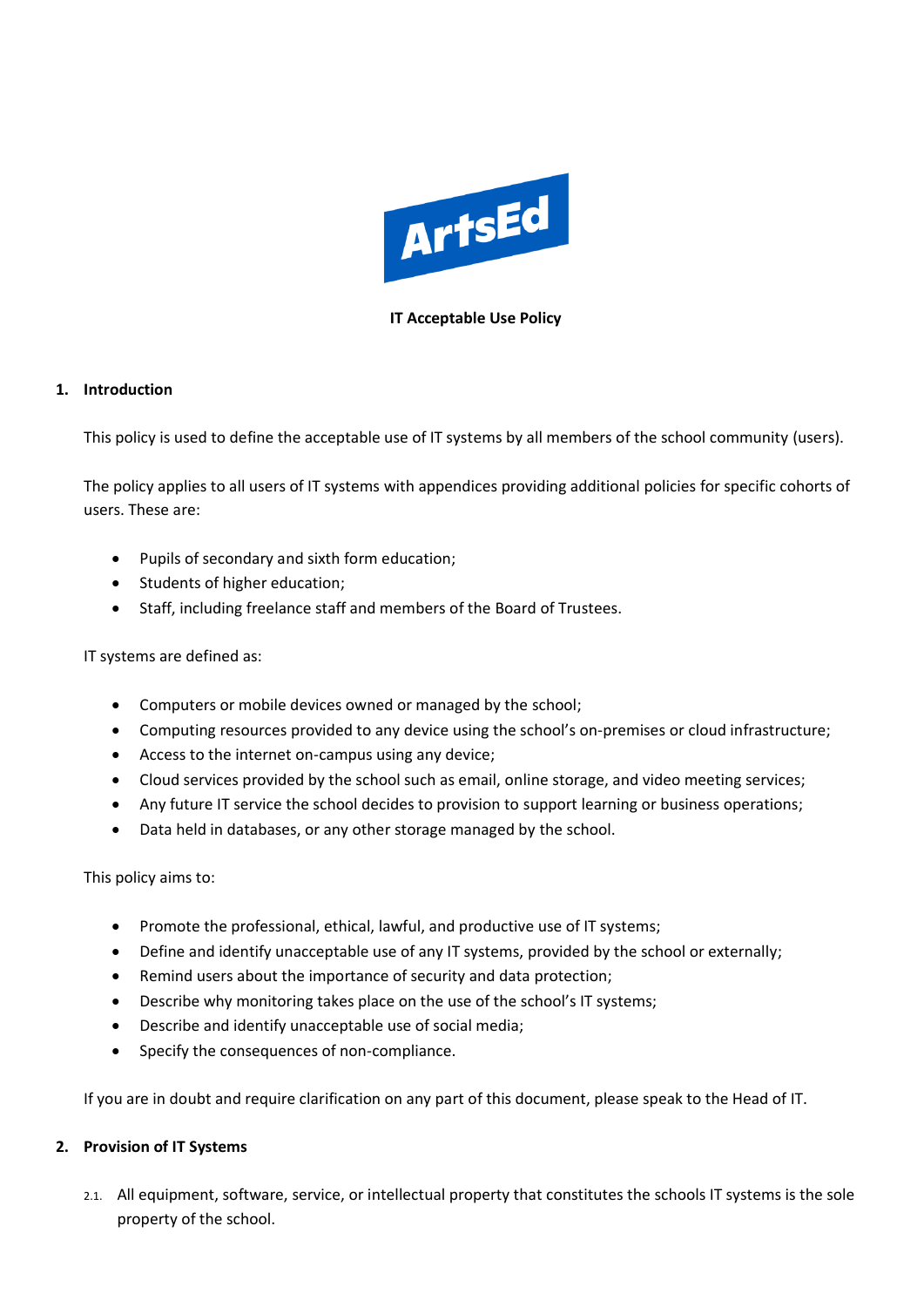- 2.2. Users must not try to install any software on school IT systems without permission from the Head of IT. Users may be held personally liable for costs incurred due to damage to the schools IT systems caused by the unauthorised installation of software.
- 2.3. The Head of IT is responsible for purchasing and allocating equipment to individuals. Equipment may be removed at any time, without warning, for regular maintenance, reallocation, or any other operational reason. Maintenance includes, but is not limited to, new software installations, software updates, reconfiguration of settings and computer re-imaging.
- 2.4. Users are not permitted to make any physical alteration, either internally or externally, to school equipment.

## **3. Authentication and Security**

- 3.1. All users must be registered, and credentials created before accessing any IT system. New accounts and modification to accounts can only be requested by specific staff members (see appendices).
- 3.2. Following account creation credentials are provided, consisting of a username, password, and an email address. All passwords should be complex to ensure data and network security (see also 3.11 below). All user account details are for the exclusive use of the individual to whom they are allocated. Users are responsible for ensuring their password remains confidential and their account is secure.
- 3.3. Users are expected to enrol in account recovery services. This takes place at account creation and users are requested to enrol additionally with Microsoft Azure AD self-service at https://aka.ms/ssprsetup.
- 3.4. All users are personally responsible and accountable for all activities carried out under their user account. Users must take all reasonable precautions to protect their user account details and must not share them with any other person except to members of the IT department for the purposes of support.
- 3.5. Users must report any security breach for any user account, or IT service, to the IT department as soon as possible.
- 3.6. Users should only access IT systems and data for which they are authorised to access.
- 3.7. Unattended devices must either be logged off or locked by the last user.
- 3.8. The school installs antivirus, antimalware, and other security software on all devices. Users are not permitted to attempt to install additional security software on school devices.
- 3.9. Users must not attempt to tamper with, or bypass, any security software, authentication system or other security system implemented by the school.
- 3.10. Internet activity must not compromise the security of the data on the school IT systems or cause disruption for any other users.
- 3.11. Users are expected to exercise best practise to ensure their school account remains secure. This includes: 3.11.1. Reporting of a suspected breach to the IT department as soon as possible.
	- 3.11.2. The use of a complex password including uppercase and lowercase characters, numbers, and symbols.
	- 3.11.3. The use of a unique password for a school account, not used by the user on any other service.
	- 3.11.4. Immediately resetting or changing the account password as soon as a breach is suspected.
- 3.12. The school reserves the right to revoke access to any IT services for security reasons or if instructed by senior staff.

### **4. Electronic Communications**

- 4.1. Your school digital identity includes your email account, access to instant messaging and video conferencing platforms and user profiles related to IT systems provided by the school.
- 4.2. All school-related communications must take place using identities provided by the school. Communication between staff and students or staff and pupils using personal email, social media, instant messaging, or any other non-school service is strictly forbidden.
- 4.3. Professional etiquette is expected by all users when communicating.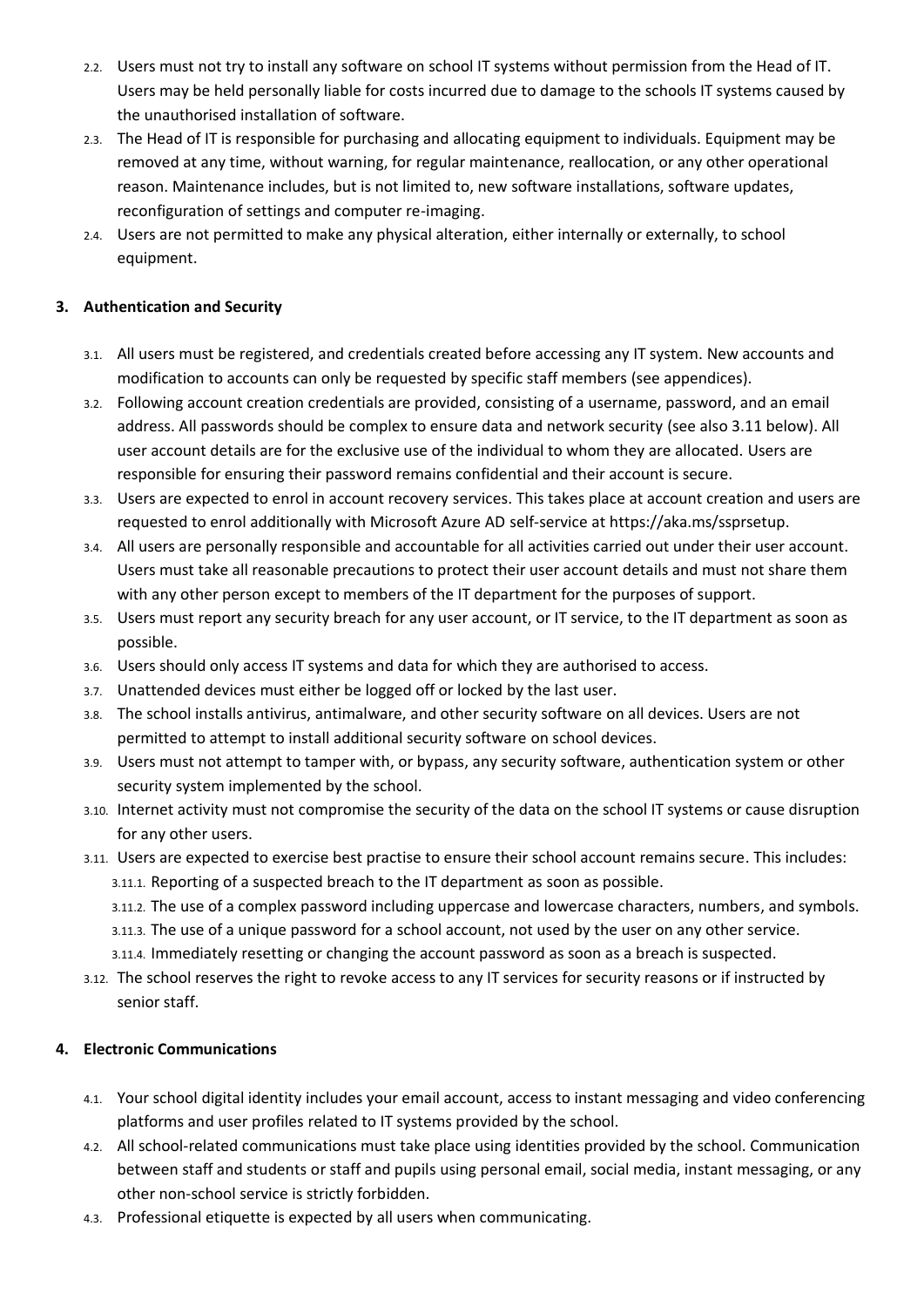- 4.4. Language used in communications must not be offensive or abusive.
- 4.5. Content of a pornographic, illegal, violent, sexist, extremism or terrorism related, or discriminatory nature is strictly forbidden.
- 4.6. The school monitors electronic communications for offensive, abusive, pornographic, violent, sexist, discriminatory and illegal content.
- 4.7. The school monitors electronic communications for content that may indicate a safeguarding concern.
- 4.8. The school monitors electronic communications for content that may indicate a risk of extremism.
- 4.9. The downloading, storing, or sharing of content which contains copyright material (e.g., films, music, eBooks and other publications) for which the users or school does not have distribution rights is not permitted.
- 4.10. The forwarding or distribution of spam and junk messages is not permitted.
- 4.11. Access to digital communication systems will always take place in accordance with data protection legislation and in line with other appropriate school policies.
- 4.12. Members of the community must immediately report to relevant staff if they receive offensive communication, and this will be recorded in relevant records.
- 4.13. School email addresses and other official contact details must not be used for setting up personal social media accounts or any online services unrelated to the school's business.
- 4.14. Communications should avoid personal opinions about other individuals.
- 4.15. Any user who encounters prohibited content described in section 4 on a School IT system should report this immediately to the Head of IT, Principal, or other relevant member of staff such as the Designated Safeguarding Lead.

#### **5. Internet Access**

- 5.1. Internet access is provided primarily for educational and professional use, with reasonable personal use being permitted.
- 5.2. Content is filtered by enterprise connection filtering. Inappropriate material is generally blocked. On occasion it may be possible to access inappropriate material, where this has been misclassified by the filter. Such content should be reported immediately to the IT department.
- 5.3. User connections to the school network are authenticated and internet usage is monitored and recorded. Users are liable for all activity carried out under their credentials.
- 5.4. Users must not attempt to access any material which could be regarded as illegal, offensive, in bad taste or immoral.
- 5.5. Misuse of the internet may, in certain circumstances constitute a criminal offence and accessing or sharing any of the following content will result in disciplinary action:
	- 5.5.1. Pornographic content of any kind, including video, image or written.
	- 5.5.2. Racist or discriminatory content.
	- 5.5.3. False or defamatory comments or content about another individual or organisation.
	- 5.5.4. Content which incites hate or content of an extremist nature which indicates a risk of terrorism, however minor.
	- 5.5.5. Any statement or content which is likely to cause any liability, whether criminal or civil, and whether to an individual or the school.
	- 5.5.6. Content which discloses to unauthorised recipients, confidential information about the school, members of the school community or third parties.
	- 5.5.7. Any content which presents a risk of harm to a child.
- 5.6. Online gambling is not permitted.
- 5.7. The school reserves the right to employ traffic shaping and to prioritise bandwidth for educational and professional purposes, for instance, to restrict the use of services (e.g., streaming) on certain networks or to set a bandwidth speed limit for groups of users to ensure essential business operations are not impacted.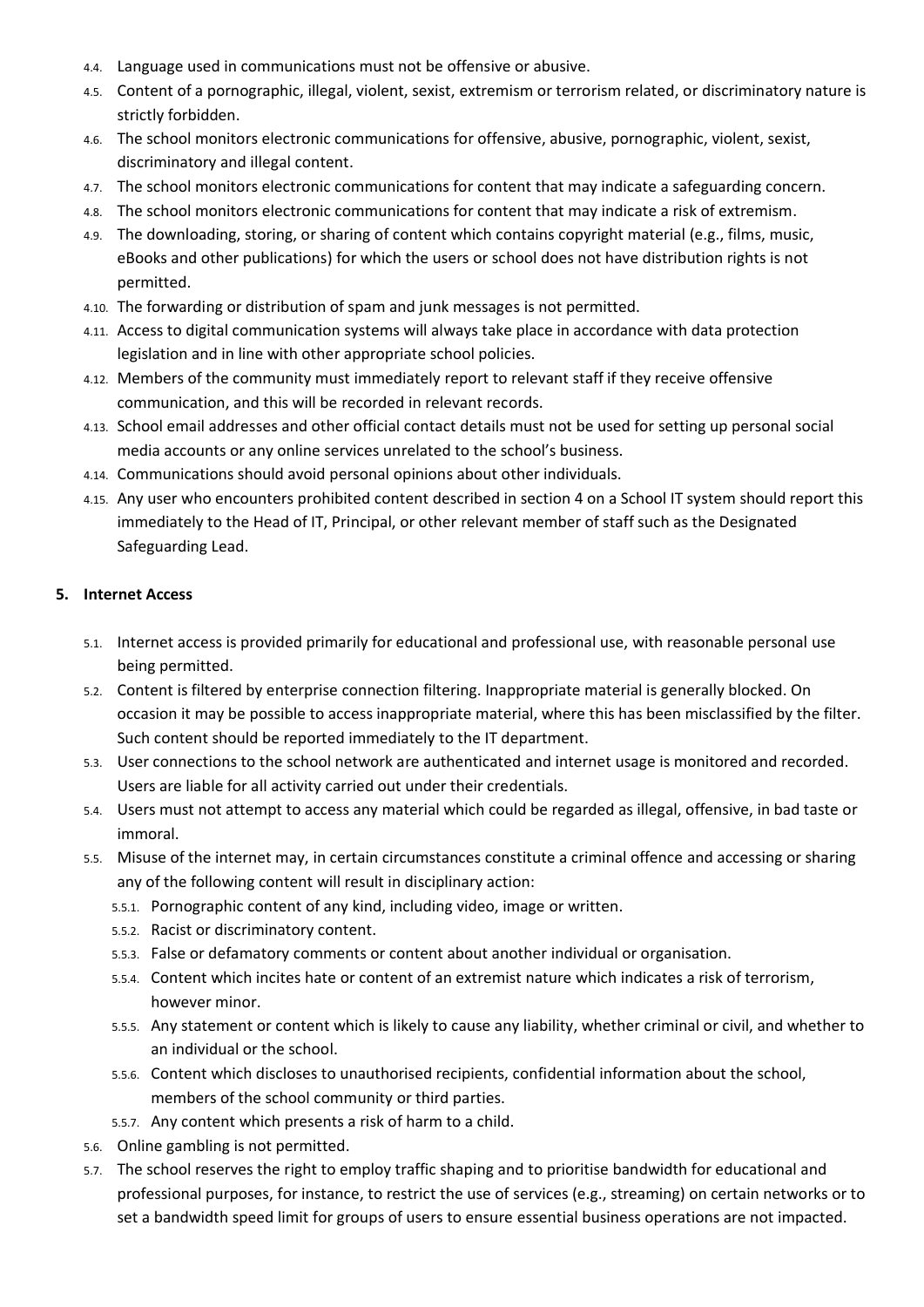- 5.8. Whilst every effort is made to ensure internet access is available, the school is not liable for any damages, loss of data, or academic penalty caused by a loss of connectivity.
- 5.9. The school is not liable for damage to any personal device caused by downloading any content from its internet connection.

## **6. Social Media**

- 6.1. All members of the school community have a responsibility to protect the reputation of the school and are expected to act with respect when using social media.
- 6.2. Social media exchanges between staff and students, or staff and pupils are not permitted. This includes soliciting or accepting a friend request, commenting on personal posts, or joining private groups on social media.

# **7. Support**

- 7.1. All users are asked to use the email address helpdesk@artsed.co.uk to request support.
- 7.2. If urgent, users may request support by calling 020 8987 6656.
- 7.3. Users must not attend the IT office without prior appointment.
- 7.4. When requesting support users must provide full details of the issue or request and give a contact telephone number. IT are unable to deal with requests without sufficient information.
- 7.5. The use of a personal telephone number is permitted as an exclusion to the restrictions outlined in this policy. IT do not maintain records of this contact information and will only use this to facilitate support.
- 7.6. In order for IT to address requests effectively, users must not raise multiple issues in a single request, i.e., a to do list. IT will be unable to deal with such multiple requests.
- 7.7. Although best endeavours are made to respond quickly to support requests, the IT department must prioritise requests to meet the needs of the organisation and with the available support resources. The IT department cannot guarantee an immediate response to any request
- 7.8. Users will be courteous and professional when interacting with support staff. Behaviour or communications that could be considered obstructive, abusive, or offensive are not acceptable and will be reported to the Head of IT.

# **8. Monitoring of IT Systems**

- 8.1. The school exercises its right to monitor the use of IT systems. This includes web content and application (i.e., mobile device apps) usage, the interception of digital communications and the viewing of content or data stored by a user.
- 8.2. Any inappropriate content discovered will be either deleted or reported to the appropriate internal authority. Where deemed necessary, it will be reported to the relevant external authority such as the police, a safeguarding authority or counterterrorism.
- 8.3. Monitoring of IT systems takes place by the Head of IT for the following reasons:
	- 8.3.1. To ensure operational effectiveness of IT systems.
	- 8.3.2. To identify safeguarding or behavioural concerns.
	- 8.3.3. To prevent a breach of the law, this policy, or any other school policy.
	- 8.3.4. To investigate a suspected breach of the law, this policy, or any other school policy

# **9. Failure to Comply with the Policy**

9.1. Where it is found that a breach of this policy has taken place a disciplinary procedure may be invoked which can result in exclusion or dismissal.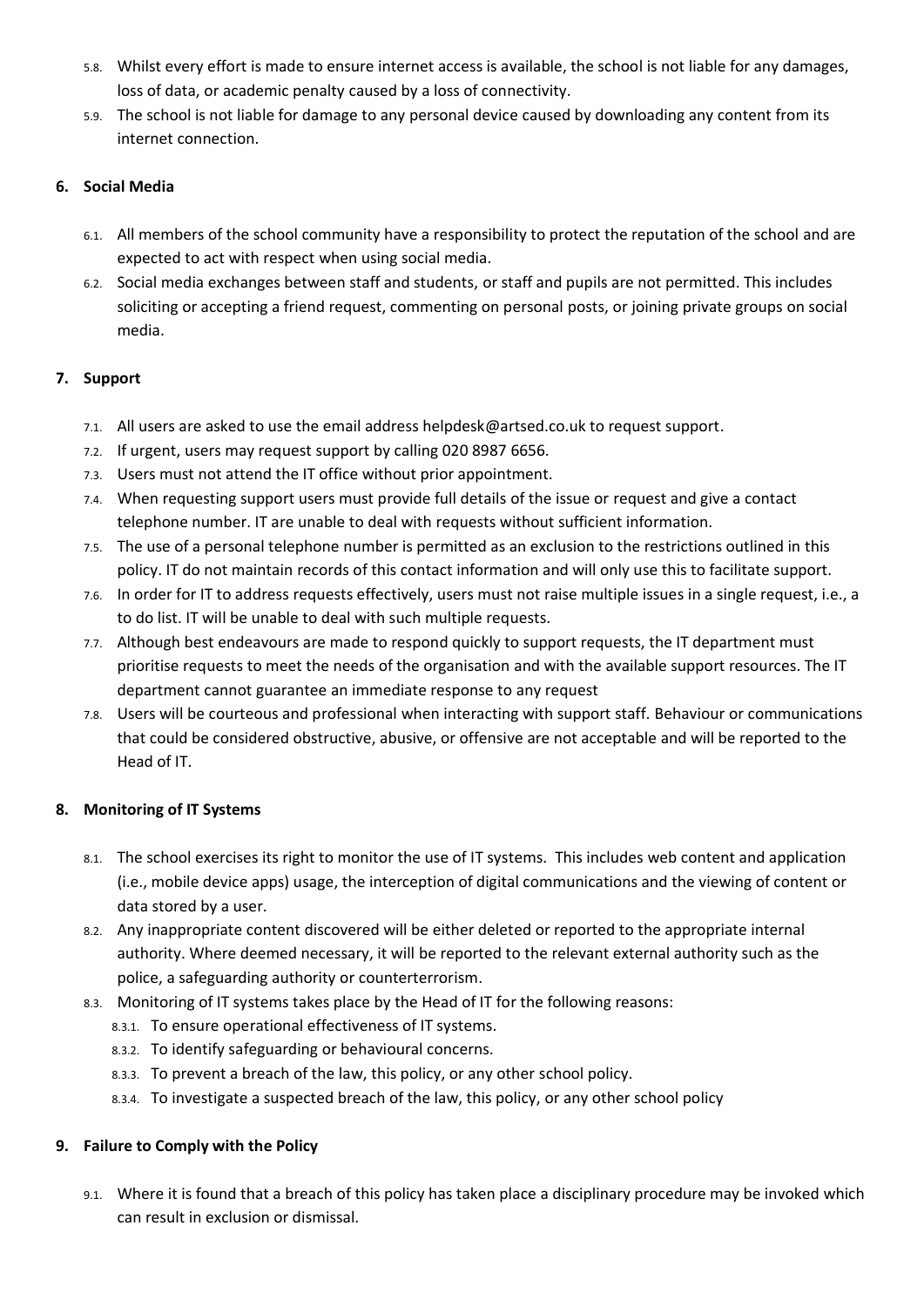- 9.2. If a user suspects there has been a breach of this policy this should be reported to the Head of IT, or another senior member of staff as soon as possible.
- 9.3. Any unauthorised use of the school's IT systems which may amount to a criminal offence or is unlawful shall, without notice to the user concerned, be reported to the police, safeguarding authority, counterterrorism, or other relevant authority.
- 9.4. The school reserves the right to audit, suspend or terminate any user account or IT service pending an enquiry, without notice to the user(s) concerned.

## **10. Appendix A: Pupils of Secondary and Sixth Form Education**

- 10.1. This policy should be read in conjunction with the [Online Safety Policy.](https://artsed003.blob.core.windows.net/policy/dssf-online-safety-policy.pdf)
- 10.2. Pupils and their parents or guardians must read this policy, and th[e Online Safety Policy](https://artsed003.blob.core.windows.net/policy/dssf-online-safety-policy.pdf) in full. Accessing any school IT service is considered as demonstrating agreement to this policy.
- 10.3. Pupils will respect others' work and property and will not access, copy, remove or otherwise alter any other user's files, without the owner's knowledge and permission.
- 10.4. If Pupils use their own devices in the school, they will follow the rules set out in this policy, in the same way as if they were using school equipment.
- 10.5. Pupils must only engage with staff digitally using services provided by the school and must never attempt to contact staff using personal email, instant messaging such as WhatsApp, Facebook Messenger, Snapchat, LinkedIn or similar, or any social media.

## **11. Appendix B: Students of Higher Education**

- 11.1. Students must only engage with staff digitally using services provisioned by the school and must never attempt to contact staff using personal email, instant messaging such as WhatsApp, Facebook Messenger, Snapchat or similar or any social media.
- 11.2. The school will delete student accounts within five calendar months from withdrawal or graduation. The school account should not be used for communications with third parties if later access will be required; similarly, accounts should not be used for the storage of data that may be required by the student after leaving the school.
- 11.3. Students graduating from third year BA courses may, at the discretion of the Head of IT, be given an alumni email address. Students should read the IT Services for Graduating Students Policy for further information.

# **12. Appendix C: Staff**

- 12.1. The use and monitoring by the school of electronic communications is likely to involve the processing of personal data; it is therefore regulated by the Data Protection Act 2018 and the 2020 update to include the UK General Data Protection Regulation, together with the Employment Practices Data Protection Code issued by the Information Commissioner. A data breach caused by the misuse of IT systems, including the loss of an inadequately secured device, may be reported to the Information Commissioner. Staff are referred to the [Data Protection](https://artsed003.blob.core.windows.net/policy/data-protection-policy.pdf) Policy for further information.
- 12.2. Staff user accounts are additionally secured using multi-factor authentication and staff are required to ensure registration in any additional security measures as deemed necessary.
- 12.3. Staff are required to use their personal mobile phone solely for the purpose of multi-factor authentication.
- 12.4. Under no circumstances should a member of staff allow a pupil or student to use their account for any purpose. This includes access to a device that is authenticated with a staff account.
- 12.5. Access to data and services is provided on an as needed basis with justification and appropriate authorisation.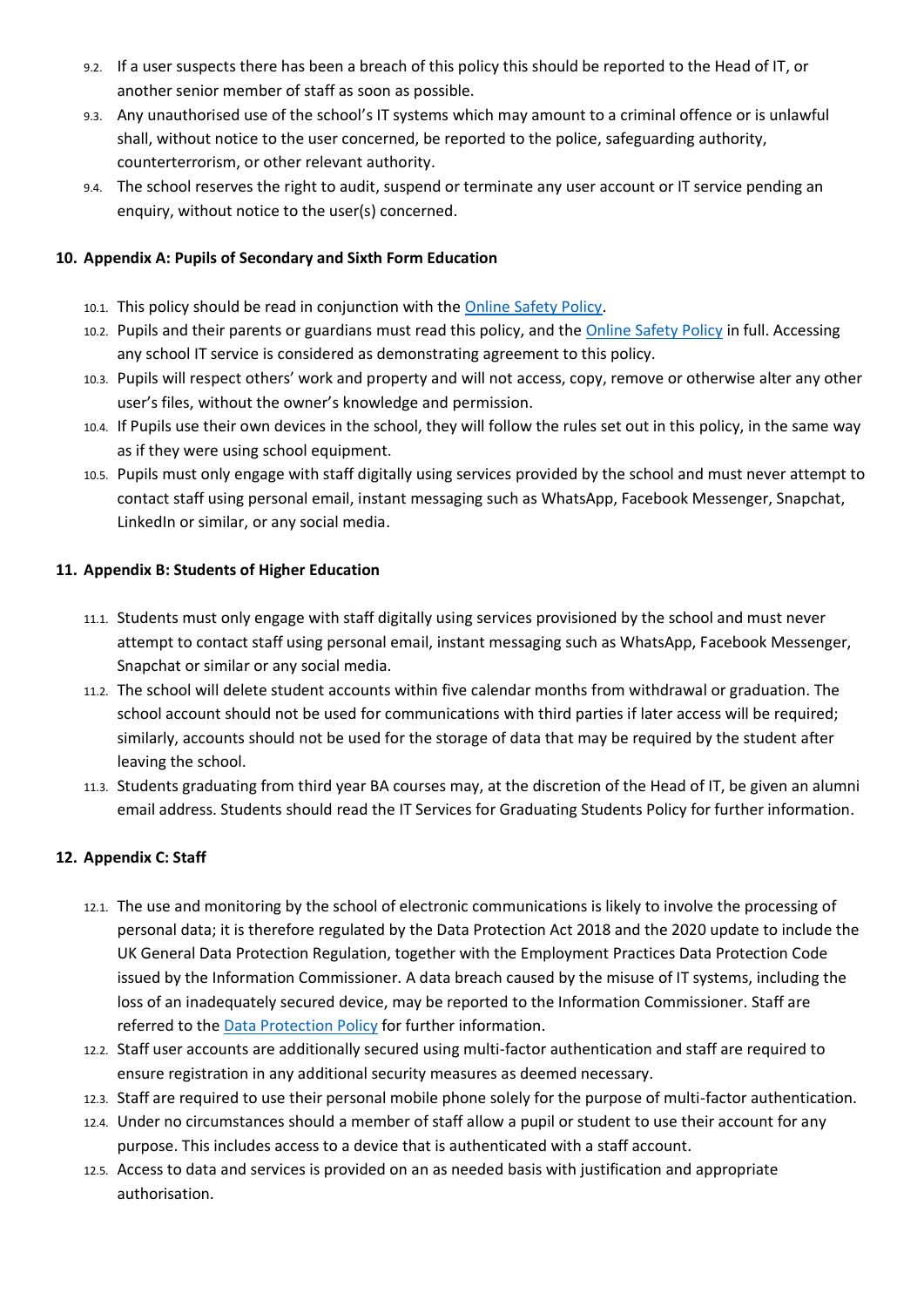- 12.6. Staff accounts do not have any access to shared folders by default. All access must be by request to the IT helpdesk.
- 12.7. If requesting an elevation of permissions, i.e., access to a shared folder, staff should copy in their line manager for approval. IT will disregard requests that are not accompanied by appropriate authorisation.
- 12.8. Any communication which contains any content which could be subject to data protection legislation such as sensitive or personal information (as described by the [Data Protection Policy](https://artsed003.blob.core.windows.net/policy/data-protection-policy.pdf) and including assessment outcomes) should only be sent using secure and encrypted methods.
- 12.9. Communications should never contain the full name of pupils or students either in the subject line or the main body of text. Initials or an alternative non-identifying reference should be used.
- 12.10. Staff are encouraged to develop an appropriate work and life balance and when sending communications. They should avoid sending communications between 19:00 and 07:00 on workdays, at weekends and during full closure periods.
- 12.11. Communications sent to external parties should be written carefully and checked before sending, in the same way as a letter written on school headed paper would be.
- 12.12.All items in policy paragraph 5.5 constitute gross misconduct.
- 12.13. The use of online dating and similar platforms is not permitted at school.
- 12.14.Mobile devices are permitted at school, but their use should be kept to a minimum and they should not be used when directly supervising pupils or students.
- 12.15. Personal cameras, including those on mobile phones must not be used for photographs of pupils or students under any circumstances. The school will provide appropriate equipment if required and images should be stored securely in a restricted file share and immediately deleted from the device.
- 12.16. Personal phone numbers should not be shared with parents, pupils or students under any circumstances and all telephone communications must be made using school-owned devices.
- 12.17. Staff are provided with a personal quota of online storage and given access to organisational file shares as required. All work-related data should be stored in these locations.
- 12.18. Staff are responsible for ensuring that they, or the school, has rights to use any copyrighted material.
- 12.19. The use of external storage media is restricted and only allowed where a justifiable business requirement exists. This must be approved by the Head of IT.
- 12.20. To facilitate remote working the school may make some data available from a personal device through a web browser. It is not permitted to download or store any organisational data on a personal device.
- 12.21. It is permitted to access school data from a personal mobile device. This is only permitted with the enrolment of the device with the device compliance system, and accessing data is only possible through authorised applications such as Microsoft Outlook or Microsoft Teams. Data cannot be downloaded to a personal device.
- 12.22. The use of an individual's social media account for school business is not permitted, unless via a school recognised account or with the permission of the Head of Development and Marketing.
- 12.23.Members of staff will notify the Director of Development and Marketing if they consider that any content shared or posted via any information and communications technology, including emails or social media, conflicts with their role in the school setting.
- 12.24.No images or videos which show members of the school community should be shared on social media or other sites other than by the Development and Marketing department.
- 12.25.No confidential school data should be posted on social media, including communications, images, video, or documents.
- 12.26.No details or opinions about pupils or students should be posted on social media.
- 12.27.No opinions regarding another member of staff which could cause offence should be posted on social media.
- 12.28. The school may access a staff mailbox if necessary to maintain business continuity; this may include the delegation of a mailbox to another member of staff, the redirection of incoming email, or the retrieval of messages.